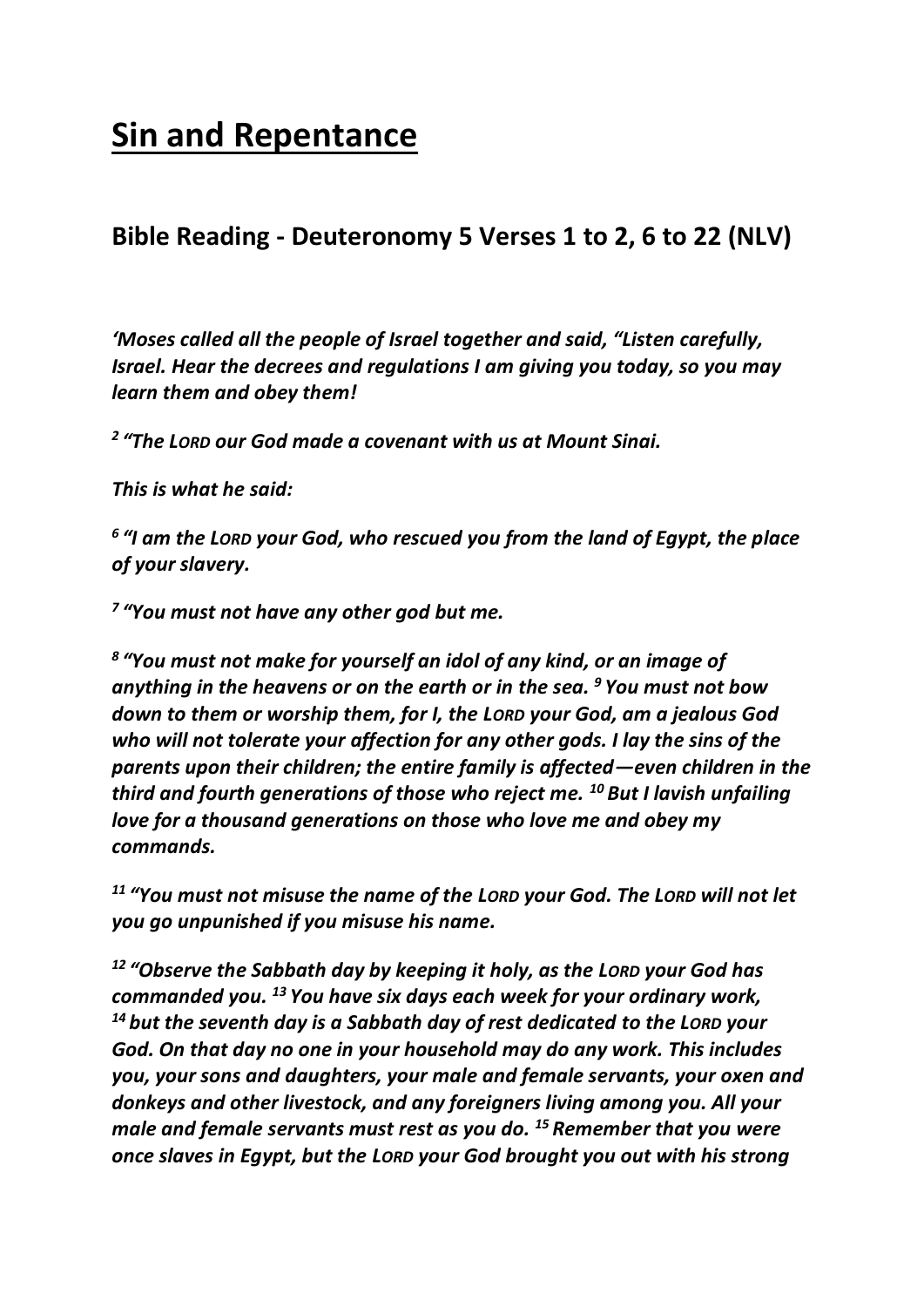*hand and powerful arm. That is why the LORD your God has commanded you to rest on the Sabbath day.*

*<sup>16</sup> "Honour your father and mother, as the LORD your God commanded you. Then you will live a long, full life in the land the LORD your God is giving you.*

*<sup>17</sup> "You must not murder.*

*<sup>18</sup> "You must not commit adultery.*

*<sup>19</sup> "You must not steal.*

*<sup>20</sup> "You must not testify falsely against your neighbour.*

*<sup>21</sup> "You must not covet your neighbour's wife. You must not covet your neighbour's house or land, male or female servant, ox or donkey, or anything else that belongs to your neighbour.*

*<sup>22</sup> "The LORD spoke these words to all of you assembled there at the foot of the mountain. He spoke with a loud voice from the heart of the fire, surrounded by clouds and deep darkness. This was all he said at that time, and he wrote his words on two stone tablets and gave them to me.'*

#### **SERMON**

In Matthew 12 we read this: *'Jesus's disciples came and asked him, "Why do you use parables when you talk to the people?"*

*He replied, "You are permitted to understand the secrets of the Kingdom of Heaven, but others are not. To those who listen to my teaching, more understanding will be given, and they will have an abundance of knowledge. But for those who are not listening, even what little understanding they have will be taken away from them. That is why I use these parables, 'For they look, but they don't really see. They hear, but they don't really listen or understand'. This fulfils the prophecy of Isaiah…' (Matthew 12)*

Let us pray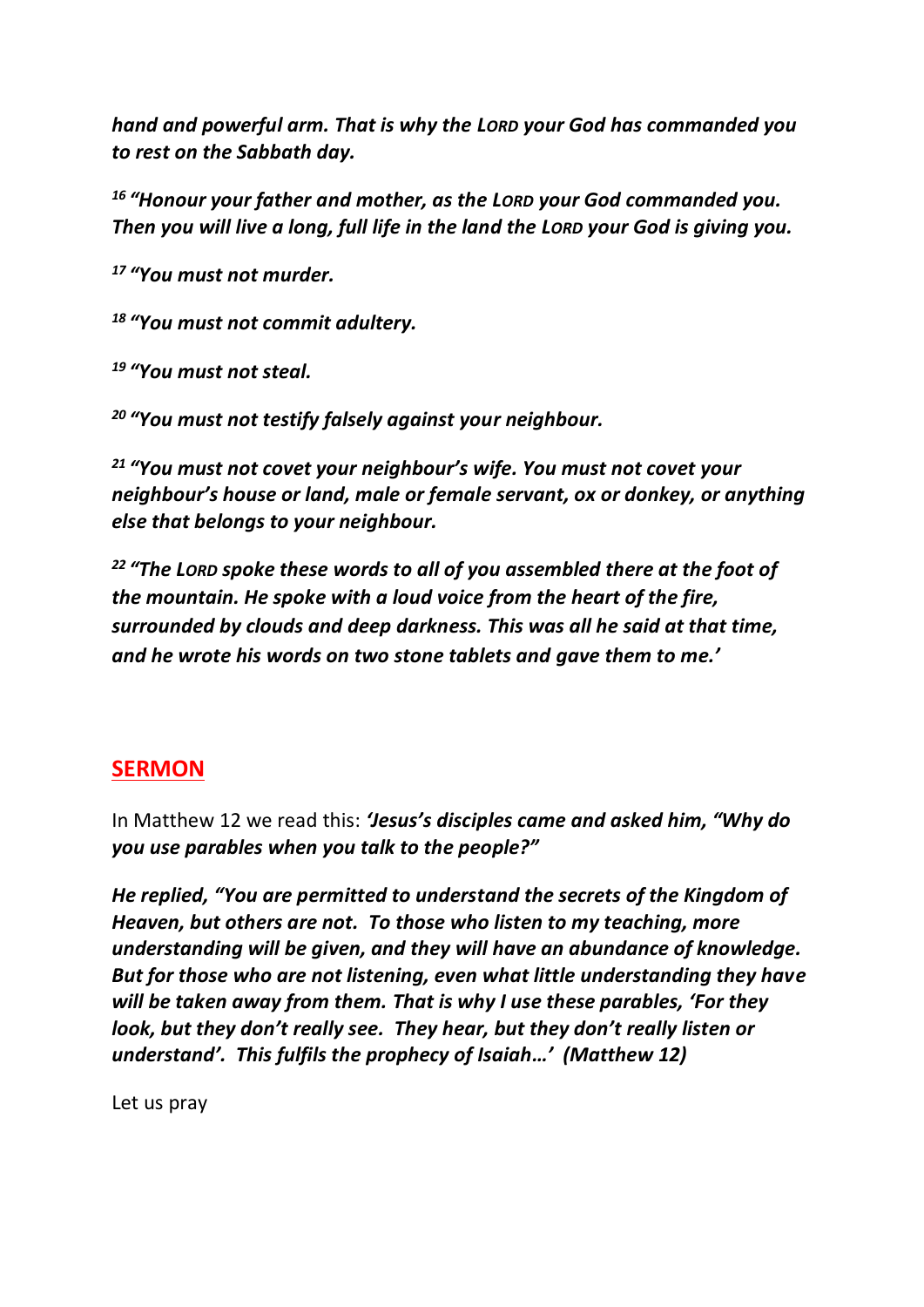Father God, Open up our eyes and our ears that we may see you clearly this afternoon and hear what it is you want to tell us, in Jesus Name we pray, Amen.

Today we are just two weeks away from Easter and more than half way through the 40 day period in the Church calendar known as lent – a time when we are called to repentance.

Repentance…. That is a word that perhaps we only hear occasionally in our churches today.

In simple terms, the word repentance means 'to turn' and it means to turn in the context of 'feeling regret for something we have done or said'. So it embraces a real desire to not repeat something we have done or said that has had a negative impact on someone else and is not pleasing to God.

In a Tear Fund prayer diary, I read this 'Repentance according to the Hebrew understanding, suggests a head and heart response to our separateness from God'.

Separateness from God…

Why are we separated from God? As I said last month, God loves us, but hates sin - and it is our sin that separates us from Him.

So what is it that he hates?

What exactly is sin?

Many people, if asked this question, might come up with things like, murder, rape, pornography, bullying, foul language and the like…

And they would be right - these are good examples of what God would consider to be sin, but the first original sin occurred in the Garden of Eden. It was Adam and Eve's disobedience and rebellion against God and His command to not eat the fruit of the tree of the knowledge of good and evil.

God had created Adam and Eve in His own perfect image, as good and holy people without sin. But, if they ate from that tree then they would immediately gain knowledge of how to do evil, as well as good.

Adam and Eve rebelled against God's command and were deceived by Satan to eat that fruit. This is where sin and all its evil entered into the human race.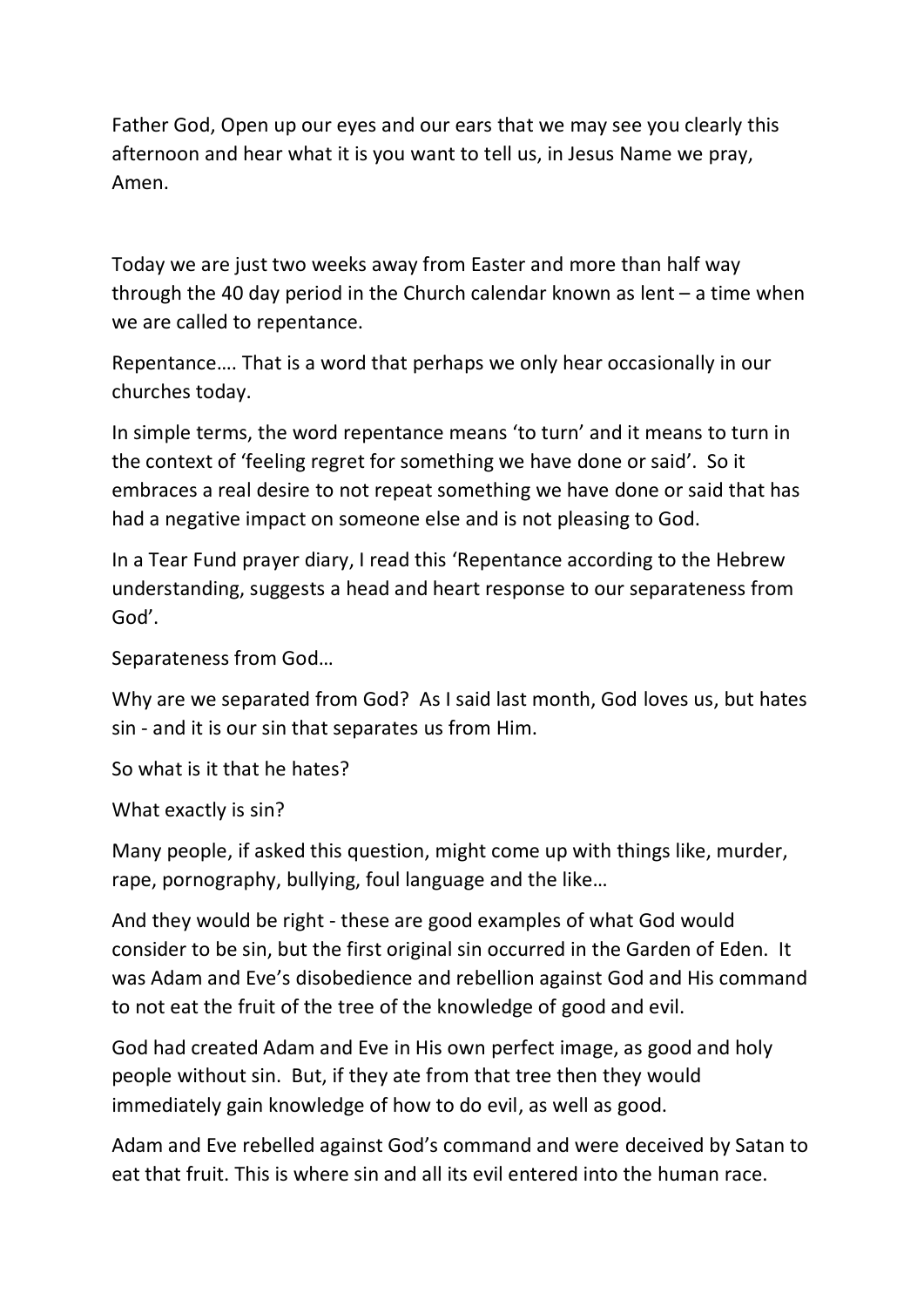And from this sin of rebellion follows every other kind of sin mentioned in the Scriptures.

In 1 Peter 1 verse 16, God gives us a command to *'Be Holy because I am holy'.*

But if we want to please God and obey this command to be Holy then we need to be clear about what sin is.

The Bible is full of examples of things God warns and exhorts us not to do - and also lists the consequences of doing these things. And the reason He doesn't want us to do them (or wants us to stop doing them), is because He knows these things are not good for us or for those around us.

I will come to the New Testament shortly but I want to start with the Old Testament.

It is here that we find something of critical importance to **all followers of Christ,** but not something that I find is often taught in Churches today because some say that with the coming of Jesus, the things I am about to talk about no longer apply. But as you will see later, this thinking is not correct.

I am talking about the importance of the Ten Commandments.

About 3,400 years ago, Moses told God's Holy People (the Jews) to learn and **OBEY** the Commandments

We have just had them read to us.

Let's take a look now, because God's Commandments give us great insight into what He considers to be sin.

First God says 'we are not to have any other god but Himself'.

For some people their god will be their work, hobby, husband, wife, new car, yacht, home - it can be any one of many things. Considering anything to be greater than God is a sin. God also refers to an idol. An idol is just the same as having a god in your life other than the one true God. Who is the one true God?

The Bible says there **is** only one God. He is the creator of everything – the heavens, the earth and all that we see around us, and everything we cannot see. The Bible says in many places He is the God of Abraham, Isaac and Jacob. God changed Jacob's name to Israel. The only true God is the God of Israel the Jews. He is the God we, as Christians worship too. Contrary to popular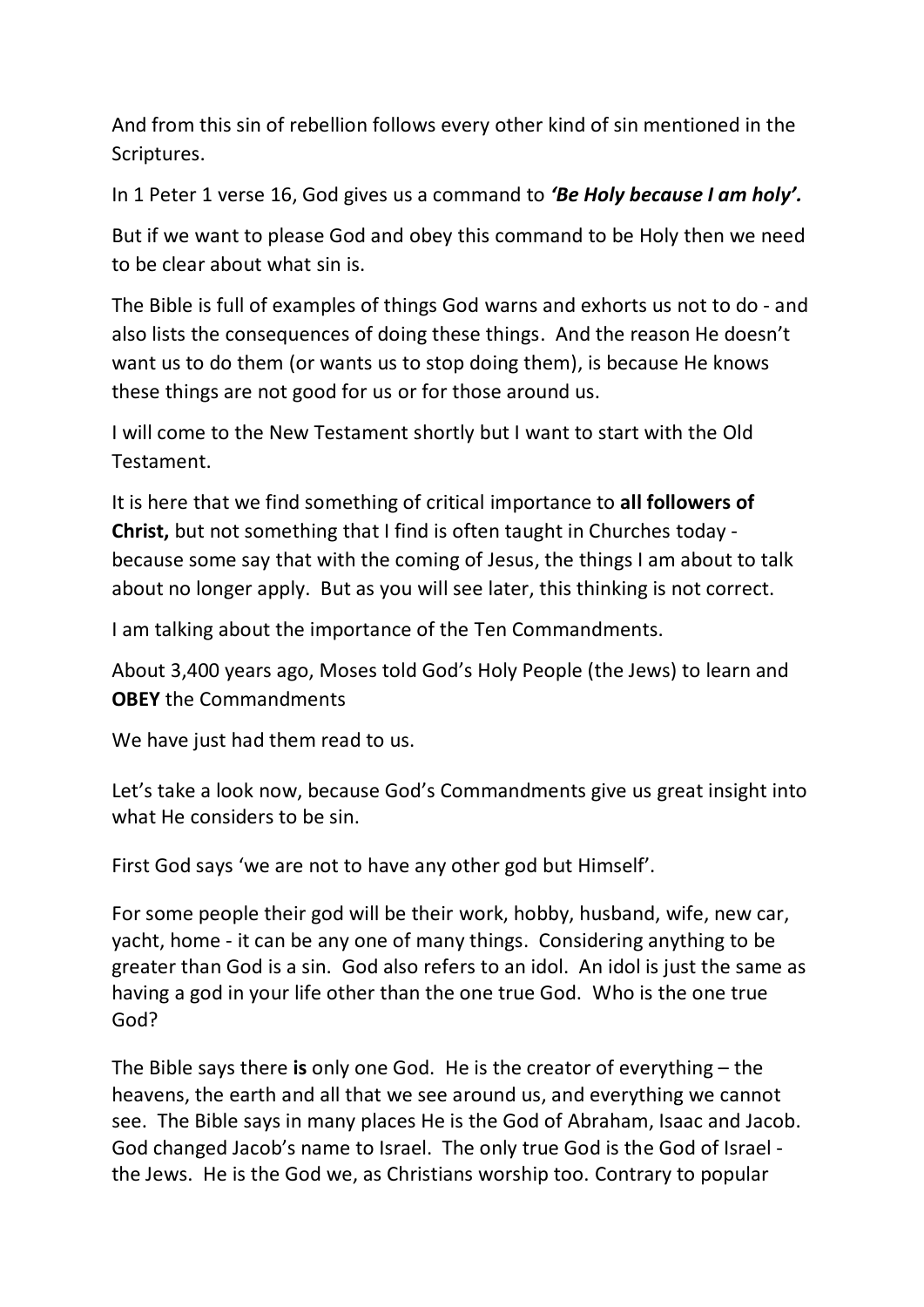opinion, He is **not** the God of the Muslims or any other religion, since the God **we** worship, as well as being the God of the Jews, is the father of our Lord Jesus Christ - and most religions do not accept that Jesus is the Messiah or the Son of God. In fact, some religions have many idols, gods, and deities who they worship, bow down to and make religious sacrifices to, but Jesus is NOT one of those gods

The devil wants people to believe that everybody worships the same god and that all religious paths lead to Heaven. This contradicts the Scriptures and is therefore a lie from Satan, so don't be fooled by it! Remember, Jesus said in John chapter 14 *"I am the way, the truth, and the life. No one can come to the Father except through me."*

Jesus was born a Jew, the disciples were Jews, Paul who wrote 2/3rds of the New Testament was one of the most devout Jews, but together with the Holy Spirit they formed the Church of Jesus Christ – and Jesus is the only Son of the one true God - Father, Son and Holy Spirit. Amen?!

If, in our hearts, we place anything as being more important than the one true God, then God says we have made that thing an idol, and we must repent of it immediately or there will be consequences.

In the reading today we heard this:

*'I will not tolerate your affection for any other gods. I lay the sins of the parents upon their children; the entire family is affected—even children in the third and fourth generations of those who reject me. But* (I love it when God says But), *I lavish unfailing love for a thousand generations on those who love me and obey my commands.'*

So, a rhetorical question: Are we obeying God's commands?

Let's see, because next he says *'The LORD will not let you go unpunished if you misuse His name.'* How many times each day, if you walk down the High Street, or turn on the TV, do you hear men, women and children misusing Father God or Jesus' Name in a blasphemous way? And not only that, but have we ever been tempted to say 'I swear by Almighty God I am telling the truth', but know in our hearts, that what we are saying is not entirely truthful?

This too is sin.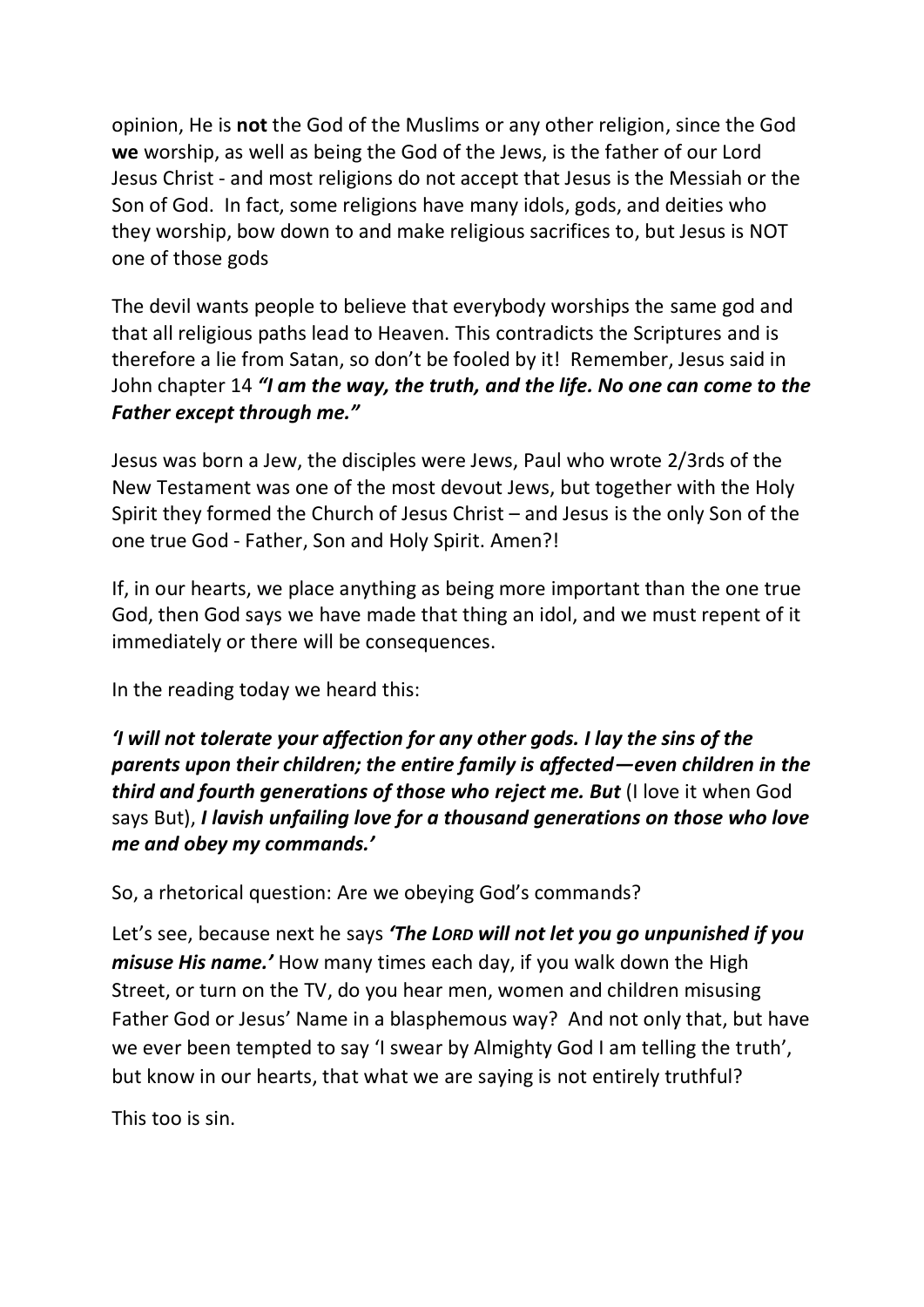## Next we read *"Observe the Sabbath day by keeping it holy, as the LORD your God has commanded you. You have six days each week for your ordinary work, but the seventh day is a Sabbath day of rest dedicated to the LORD your God."*

It wasn't that long ago when every High Street shop was closed on a Sunday. I bet most of us here can remember it. Church attendance all over the Island (and the mainland) was high. Not so today. Recently I was reminded that Sunday trading was legalised in 1994 and shortly after, there were, according to the BBC (and I quote) 'ten times as many people shopping on a Sunday as those who went to Church'. Even this week the Government was trying to extend Sunday opening hours even further.

We have made an idol of shopping, business, spending and debt. Is it any wonder people are so stressed, suicides are so high, etc etc.

God's commandments are for our wellbeing! God isn't a 'party-pooper' – He created us and He alone knows what is best for us. We need to rest - do we not?!

## The fifth commandment is to *"Honour your father and mother, as the LORD your God commanded you. Then you will live a long, full life in the land the LORD your God is giving you.'*

When we, as offspring, honour our parents, particularly in their old age, by doing what we can to help them and care for them to the best of our abilities then God gives a promise of long life for those who obey Him in this way. That's a measure of how important it is to God.

Next, we have the short, and I guess well known, commandments:

We are not to not murder, nor commit adultery, we are not to steal, nor testify falsely against our neighbour, and finally not to covet anything at all that belongs to our neighbour.

We probably know these commandments, but how often do we think what they mean?

Just think for now of one: 'You must not covet things belonging to your neighbour'.

What does it mean to covet?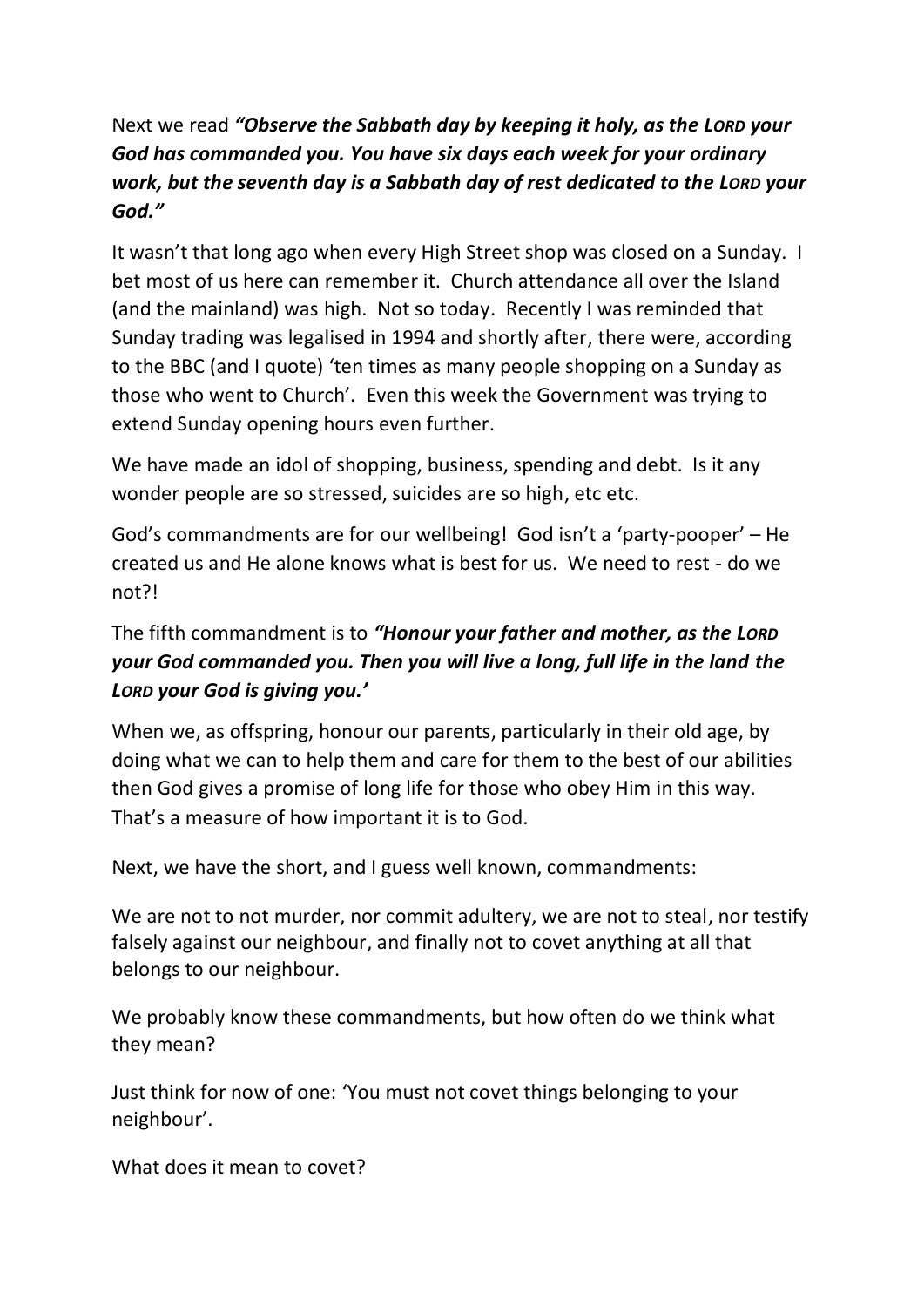Strictly speaking it means 'to long to possess something that belongs to someone else'.

In the Biblical sense it means to crave after something, or to desire something eagerly. There are good things we should desire, but here it means we are not to desire something in the bad sense, similarly we have the phrase to lust after something.

It is perfectly possible to covet or lust after a new car, a new watch, a new phone a new anything - especially if the reason is that we have got bored with the existing one. In the past, I have many times lusted after a new car, the latest fashion, – the list goes on. We need to call this by its Godly name – It is coveting - and it is sin! We must repent of it, if we are to be at peace with God, and He at peace with us.

#### In 1 Timothy 6 v 10 it says, '*For the love of money is the root of all kinds of evil. And some people, craving money, have wandered from the true faith and pierced themselves with many sorrows.'*

When we crave after more money, for selfish reasons – God calls this sin. Is it time perhaps that we became more easily contented?

In Philippians 4 verses 11 and 12, Paul said *'Not that I was ever in need, for I have learned how to be content with whatever I have. I know how to live on almost nothing or with everything. I have learned the secret of living in every situation, whether it is with a full stomach or empty, with plenty or little.'*

Paul knew the benefit and experienced great blessings that come from not coveting – not sinning!

If we think about the Commandment not to 'testify falsely against our neighbour', do we realise that includes gossip? When we talk to others about somebody's behaviour or wrongdoing, we may only know part of the situation; and if so, then we are giving distorted information to others who then make a false judgement about that person, based on our gossip. Gossip is a sin and is to be avoided.

Sin is a huge subject and it is difficult for me to do the subject justice in our short service today. I said I would refer to some New Testament Scriptures and it is important to balance Old with New. We are, after all, living under God's New Testament (or Covenant) of Grace not just law. And although that is true, Jesus Himself, said that His appearing by no means nullified The Law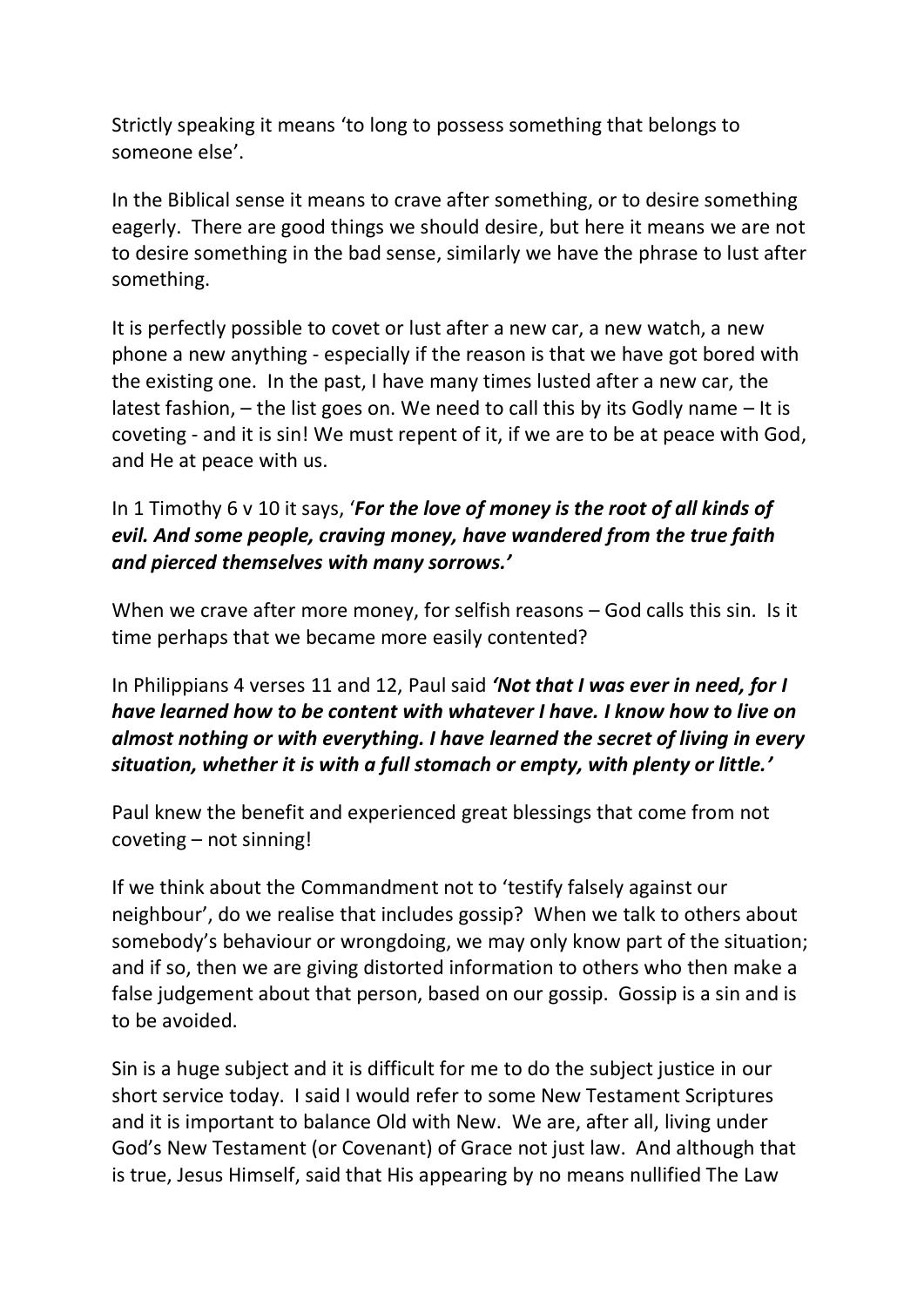(the Ten Commandments) – on the contrary - in Matthew 5 v 17, He said *"I did not come to abolish the Law of Moses or the writings of the prophets. No, I came to accomplish their purpose."*

Likewise when asked what the most important Commandment was, in Matthew chapter 22 Jesus didn't say "ignore the law - The Commandments you are under grace alone', **No**, he told an expert in religious law, *"'You must love the LORD your God with all your heart, all your soul, and all your mind.' This is the first and greatest commandment. A second is equally important: 'Love your neighbour as yourself.' The entire law and all the demands of the prophets are based on these two commandments."*

Note that Jesus said God's command to love our neighbour, is equal with His command for us to love Him.

How then, is sin described in the New Testament? There are many examples but in the interests of time I am going to conclude with just two.

What did Jesus say? - And what did the apostle Paul say?

In Mark chapter 7, it records Jesus saying this to His disciples: *"It is what comes from inside that defiles you. For from within, out of a person's heart, come:- Evil thoughts, sexual immorality, theft, murder, adultery, greed, wickedness, deceit, lustful desires, envy, slander, pride, and foolishness. All these vile things come from within; they are what defile you."*

And in Galatians 5 verses 19 to 23 Paul says this:

*"When you follow the desires of your sinful nature, the results are very clear: sexual immorality, impurity, lustful pleasures, idolatry, sorcery, hostility, quarrelling, jealousy, outbursts of anger, selfish ambition, dissension, division, envy, drunkenness, wild parties, and other sins like these. Let me tell you again, as I have before, that anyone living that sort of life will not inherit the Kingdom of God. But the Holy Spirit produces this kind of fruit in our lives: love, joy, peace, patience, kindness, goodness, faithfulness, gentleness, and self-control. There is no law against these things!"*

Concerning the kind of action, words and thoughts that constitute sin, Christian author Jerry Bridges wrote a most helpful book *called 'Respectable Sins.'* Many of you received a free gift of Michele's first book some time ago, called '*Come on Church! Wake Up!*' and in it, on pages 77 through to 80 she lists many of those sins, with permission from the original author. If you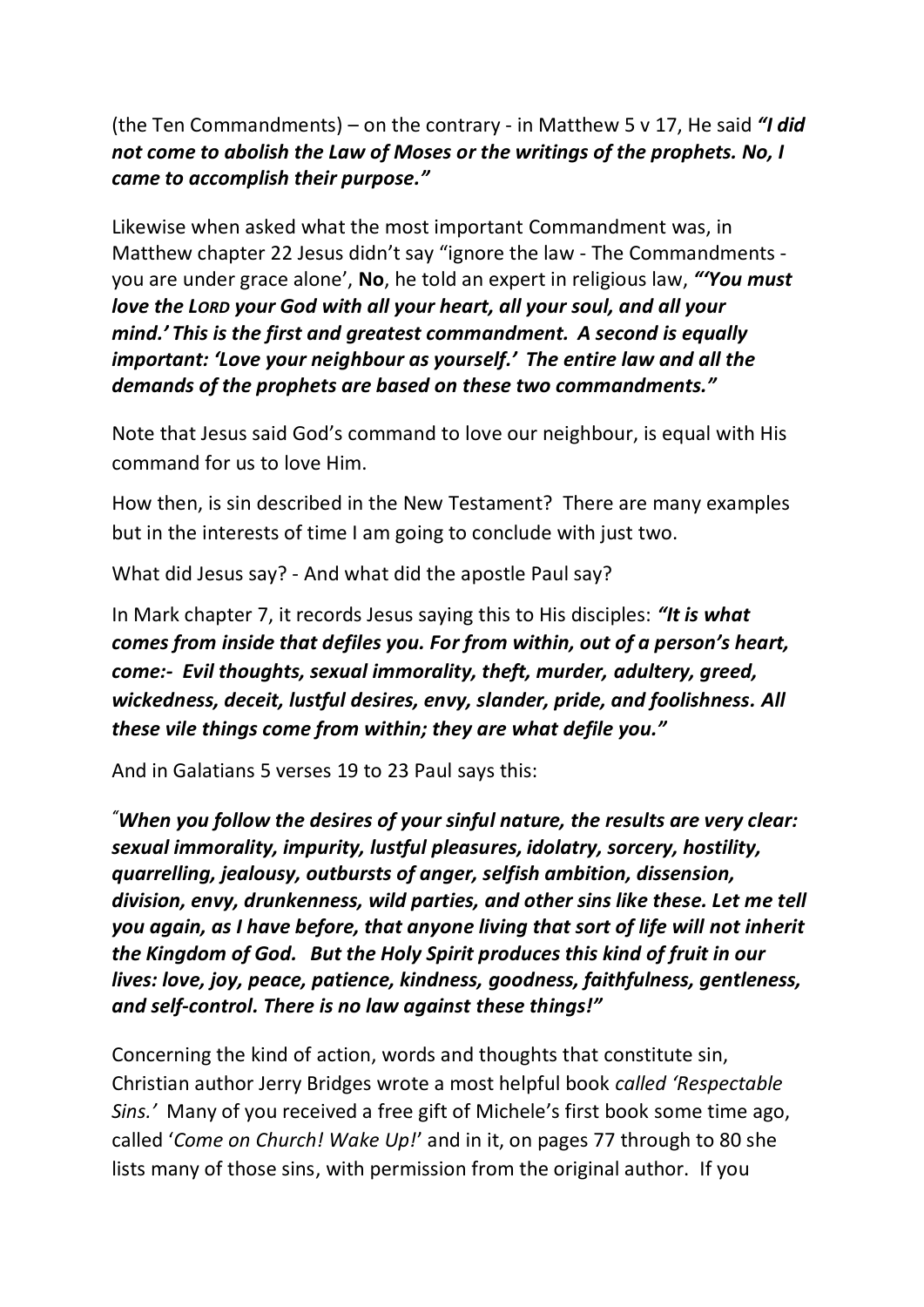haven't already, you might find it helpful to read those pages some time if you are not clear what constitutes sin.

The apostle Paul challenges us not to give in to sin. In Romans 6 he says:

*"Do not let sin control the way you live; do not give in to sinful desires. Do not let any part of your body become an instrument of evil to serve sin.* 

*Instead, give yourselves completely to God, for you were dead, but now you have new life. So use your whole body as an instrument to do what is right for the glory of God."*

Having said that, because we are human, we will from time to time sin, and when we do, we need to confess it to God, repent, and receive God's forgiveness, healing and restoration. Remember those wonderful words from the Bible in John's first letter: *"the blood of Jesus, God's only Son, cleanses us from all sin. And* **if** *we confess our sins to him, he is faithful and just to forgive us our sins and to cleanse us from all wickedness."* Keep in mind too, that in chapter 8 of John's Gospel, Jesus said to the woman caught in the act of adultery, after forgiving her: 'Go, and sin **no more**.'

I am going to finish now by reminding you that in two weeks' time we will, God willing, hear the Easter story preached from pulpits all around the world. In case you miss that opportunity to hear the Gospel message, I want to remind you, that the purpose of Jesus' death on the Cross of Calvary 2,000 years ago was to take all our sin upon Himself; to redeem us from the eternal consequences and just penalty of our sin, to forgive us of it, and open up the way of salvation through faith in Him.

If we will accept God's gracious gift to us in Jesus, and follow and obey Him, confessing and repenting of our sins, then we will all receive eternal life in Heaven when our souls leave our bodies at the point of death.

My final Scripture is this and I conclude with it.

It comes from the Book of Acts, chapter 4, where a crippled man was healed.

*"Then Peter, filled with the Holy Spirit, said to them, "Rulers and elders of our people, are we being questioned today because we've done a good deed for a crippled man? Do you want to know how he was healed? Let me clearly state to all of you and to all the people of Israel that he was healed by the powerful Name of Jesus Christ the Nazarene, the man you crucified but whom*